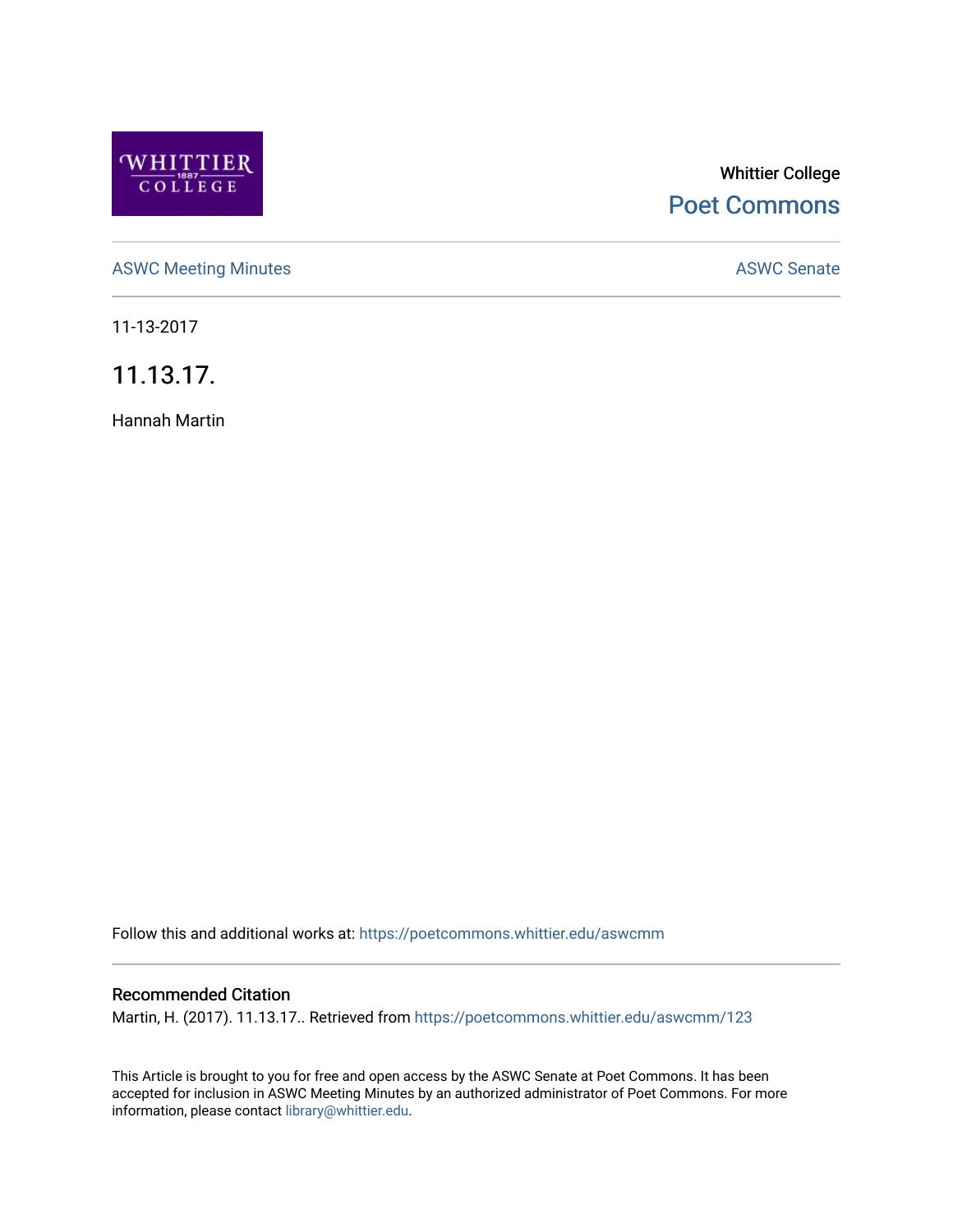

## **Meeting Minutes for November 13th, 2017**

**I. Meeting is called to order at 7:03PM**

#### **II. Moment of Silence/Inspirational quote**

"It is the mark of an educated mind to be able to entertain a thought without accepting it." -Aristotle

#### **III. Mission Statement**

**a.** The ASWC Senate, as the governing body of the Associated Students of Whittier College, is dedicated to the betterment of the college as an institution and as a member of the broader community. The Senate shall assist on-campus clubs and organizations in creating, promoting and implementing dynamic programs and events that involve students and add value to their educational experience. This body will act as an open forum for students to voice their opinions and desires, always keeping the best interests of the ASWC in mind. In all its actions, the Senate will serve the students first with integrity, dedication, responsibility and humility.

## **Read by Rep. Bertelsen**

#### **IV. Roll Call-Secretary Martin**

- **a. Present:** President Scurr, Vice President Monreal, Treasurer Conlon, Director Zonni, Director Wells, Representative Bertelsen, Senator Gelinas, Senator Delgado, Senator Yitayew, Senator Joachim, Senator Hidalgo, Senator Grossman, Senator Lowinger, Senator Gonzalez, Senator Segura, Senator Britton, Senator Merino, Senator Johnson, Senator Olague, Senator Sternberg, Senator Bang-Guerin
- **b. Absent excused: Sen. Grossman, Sen. Trout**
- **c. Unexcused: N/A**
- **V. Minutes Amendment/Approval**
	- **a. Approved by Sen. Sternberg**
	- **b. Seconded by Sen. Johnson**

#### **VI. Public Voice**

**a.** Not allowing dorm storming has really impacted attendance to clubs. We feel that RCA's have not been effective to distribute those and they sit in their boxes in LEAP.

#### **VII. President's Message- President Scurr**

**a.** Aloha, happy Monday! I had the pleasure of meeting with President Herzberger this morning. I brought to her some ongoing concerns with the hopes of WC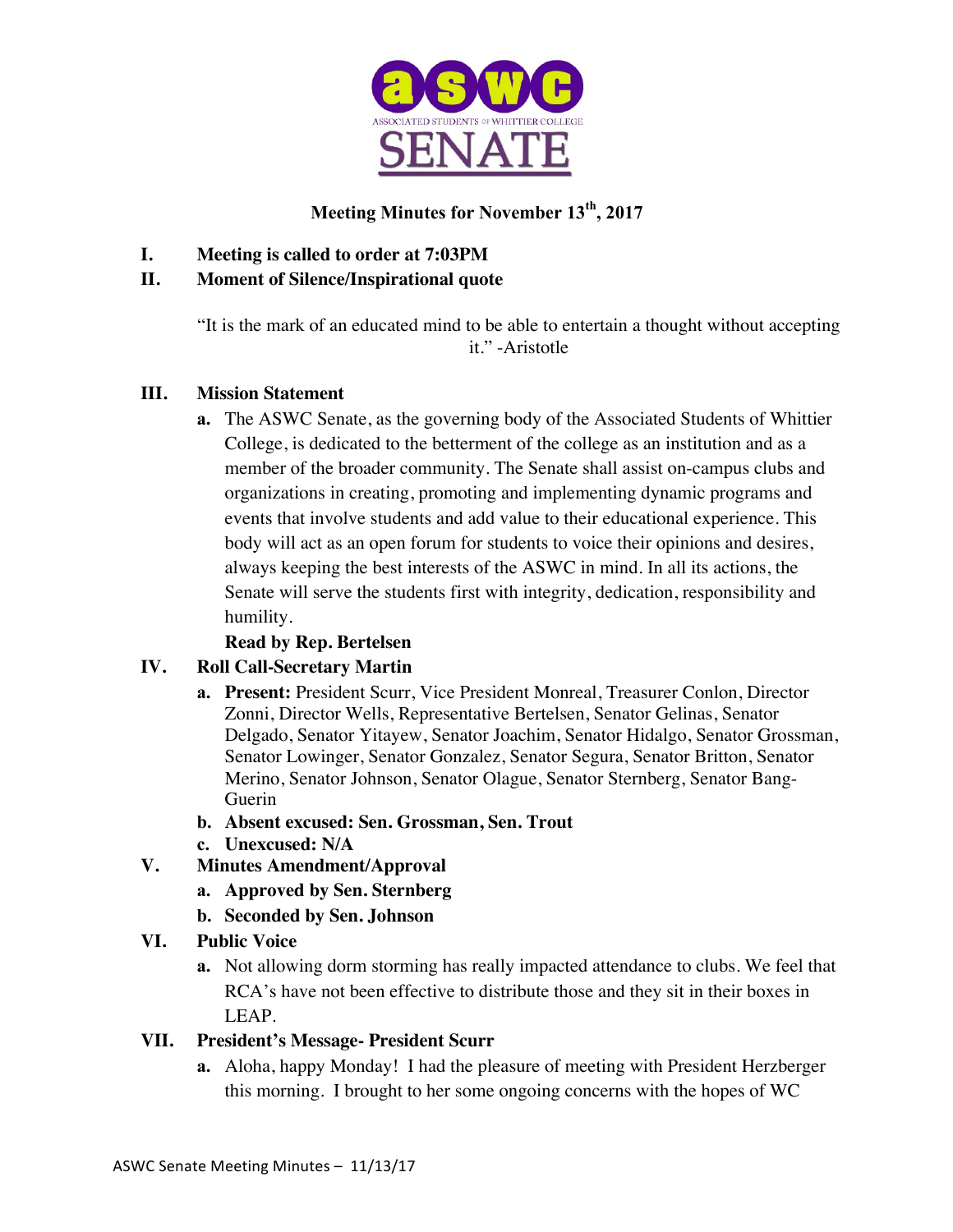providing ongoing services to benefit the health and wellness of its students, such as Glove Box (the residence hall bathroom condom supply), including feminine hygiene products in restrooms, and the Dean of Students' Emergency Fund. If at least subsidized, this will help with bolstering WC as an institution which goes the distance to support its students and keep them around, growing the Poet Family.

- **b.** A couple ongoing things include the walkway project by the SLC which should be complete by the end of December, and the Presidential Search is rolling on.
- **c.** Now for some final reminders:
	- a.E-board is listening and we want Senators to know our utmost attention is given to the table's meeting every Monday night. For example, when a motion or point or question is asked, and we lean across to talk to each other, it is us checking with each other if something can be done and that we are all on the same page. As ever, we want to be as open as possible and available to Senators.
- **d.** I attended Wellness Coalition's meeting in the Nixon Room of the library on Thursday at 4-5pm. I got involved in representing Senate in their meetings and bringing their updates to the table on Mondays during my time on the table last year. One thing that came up for the De-Stress event on December 11th, is having a Pie a Senator! portion to that fundraising event. There are plenty of other campus members whom will be pied, too. I am asking for at least a Senator or two to volunteer some of their time on that day. It's a good chance to socialize with your constituents! I'll get you into contact with Daniel and Wellness Coalition. Also, if you are interested in representing Senate at these meetings, let me know! They meet a couple times each semester.
- **e.** Now we will have the signing of the Book of Poetry in the presence of President Herzberger. It is an annual honor for each ASWC President to sign this, so without further ado..

#### **VIII. Treasurer's Report- Treasurer Conlon**

- **a.** General Fund Balance: \$18589.35
- **b.** Operational Account Balance: \$6097.05
- **c.** Reserve Account Balance: \$9412.76
- **d.** Allocated thus far: \$65082.22
- **e.** First readings: \$0
- **f.** Daily Calendar Considerations: \$0

#### **IX. Constituent Reports**

**a.** Academic Affairs Chair – *Sen. Trout*

a. Absent, excused

**b.** First Year Class Council- *Sen. Gelinas*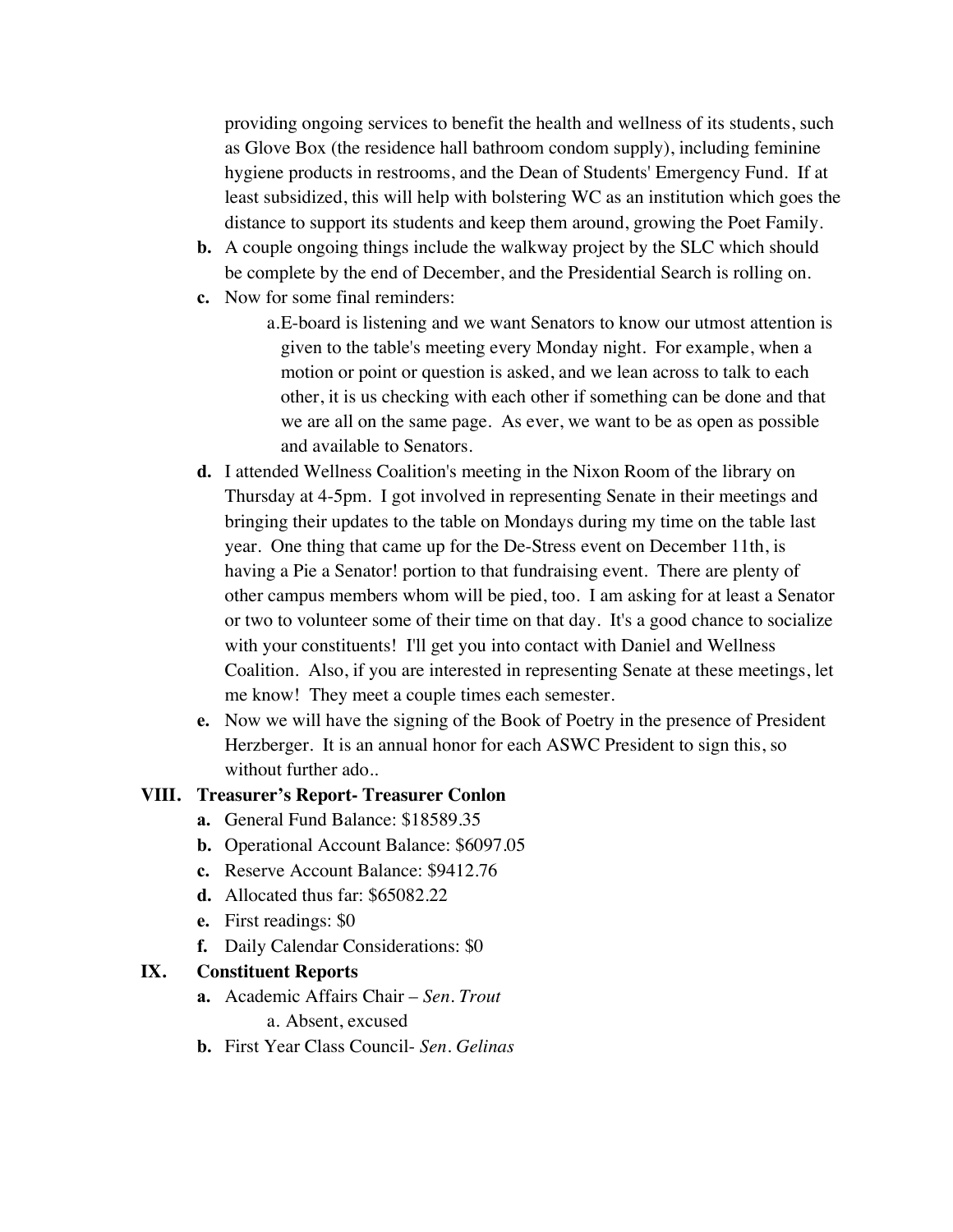- a. FCC is still working on our event. We have decided to a dance in club 88 and it's jersey and sports themed so we just placed the EMS on it so that's reserved for December 1st so we are just working on that (:
- **c.** Commuter Representative *Sen. Delgado*
	- a. I met with senator Olague last week. We discussed our idea of hosting a forum for students, both commuter and residential, to voice their opinions of the possible implementation of the TAP metro card program. We would love to get the ball rolling and spread the word of the Senate's possible sponsorship of this program. I have been spreading the info I have so far of how the program would work, and how it would benefit students who utilize the metro services.
- **d.** Residential Hall Representative *Sen. Yitayew*
	- a.I have been trying to get to the bottom of the stolen TV case at the Harris dorms. listed bellow is the notes from me and director wells talks with Gray Gold. And actions I will be taking involving the situation.
	- b.Who we have been in discussion w/ this about:
		- 1. Gary Gold Business Law Professor (used to practice Contract Law)
		- 2. J. Rivera Assistant Director of Campus Safety
		- 3. Jose Padilla Director of Campus Safety
		- 4. ASWC Campus Relations Committee / Director Wells
	- c.Questions to ask Tea Bouge:
		- 1. The TV's need to be better secured! Why are they so easy to steal?
		- 2. Are students paying for replacement costs or depreciation costs?
		- a. Would it be better for Students to pay for the TVs missing in their residential hall specifically or all the TVs missing in ALL the Harris residential halls?
		- 3. Why is the school assuming guilt towards the Students?
		- 4. Was the Campus Safety investigation in depth enough?
		- 5. J. Rivera said the Campus Safety investigation isn't closed..? If it isn't closed, how did you decide who to charge? - it isn't fair to assume guilt towards the Students.
	- d.Email sent to students implies that Students are guilty of taking the TV Not fair! (November 12th "you can tell us if you know where the TV is by then if you know?")
	- e.Topic for Long-Term discussion:
		- **1.** Surveillance Cameras? (outside of Residential Halls?) this could eliminate problems like this in the future!
		- **2.** Clearly see what's happening!
		- **3.** Monitor who is coming in and out of residential halls?
- **e.** Student Body Representative *N/A*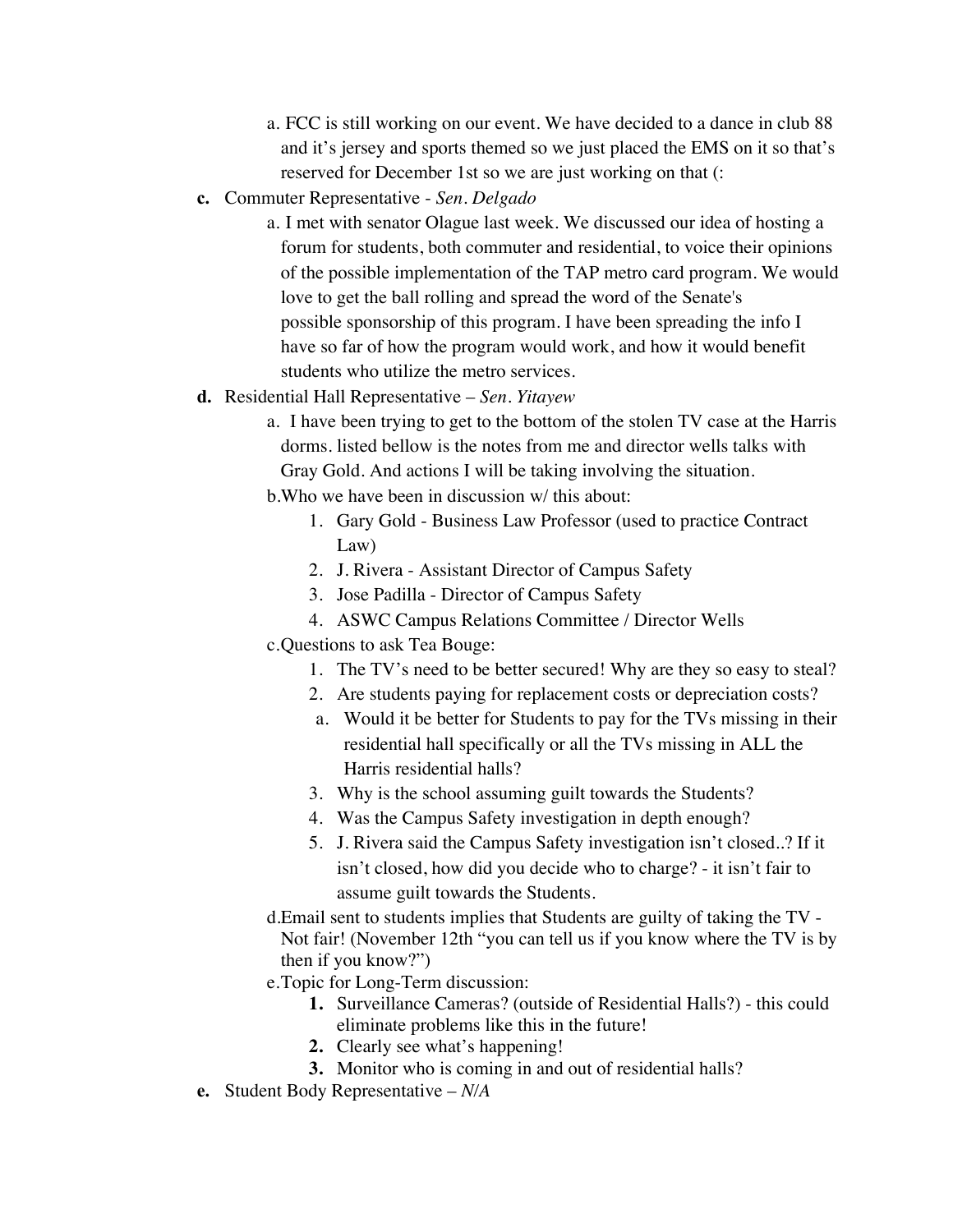#### a. TO BE FILLED BY APPLICATION. SEE ORGSYNC FOR TO APPLY BY TUESDAY AT 5PM

- **f.** Student Body Representative *Sen. Grossman*
	- a. ABSENT, EXCUSED
- **g.** Student Body Representative *Sen. Joachim*
	- a. Met with advocacy committee about replacing one stall in each male restroom with a waterless urinal in order to help with cleanliness and water conservation. I have a meeting this Tuesday with Dean Hartman, Res Life Director Joe Melendez, and Facilities Director Jonathan Estrella concerning this topic
	- b.I also ran a student concern survey in front of the CI but I'm waiting on the survey to be sent to Student-L before I release the results
- **h.** Student Body Representative *Sen. Lowinger*
	- a.Wi-Fi in the dorms has been a bit spotty/slow and constituents are worried that it could interfere during registration for classes, I notified RCAs and they have been in communication with IT
	- b.School spirit seems to be at a high after Women's Soccer's Championship win.
	- c.Another Senator and I were at a table at the CI last week to get student feedback about how comfortable they are voicing their opinions on campus and there was a surprising participant turnout.
	- d.Some constituents have expressed that though they enjoy Program Board events, they wish there was a survey or questionnaire that would ask students for activity ideas so that the events would be more geared to student interests.
- **i.** Diversity Council Representative *Sen. Gonzalez*
	- a.Diversity Council's next general meeting will be on November 28th at 5:30pm in the Office of Equity and Inclusion.
	- b.BSU will be having their Hair Symposium this Friday, Nov. 17th in Club 88. Hair appointments are going on all day starting at 12:30-10pm. You can sign up for appointments on Orgsync. Food will be served from 5- 7pm and at 6pm the documentary "Good Hair."
	- c.JSU is having their Shabbat Dinner this Friday at 7pm in Hartley House and students can RSVP by emailing meylon@poets.whittier.edu
	- d.The Office of Equity and Inclusion is continuing their dialogue series tomorrow from 5:30pm-6:30pm. The discussion will be on Trans awareness, how we can support trans peers, friends, and family members.
- **j.** Inter-Club Council Representative *Sen. Britton*
	- a. Helped cheer with questions on their funding request
- **k.** Social Justice Coalition Representative *Sen. Segura*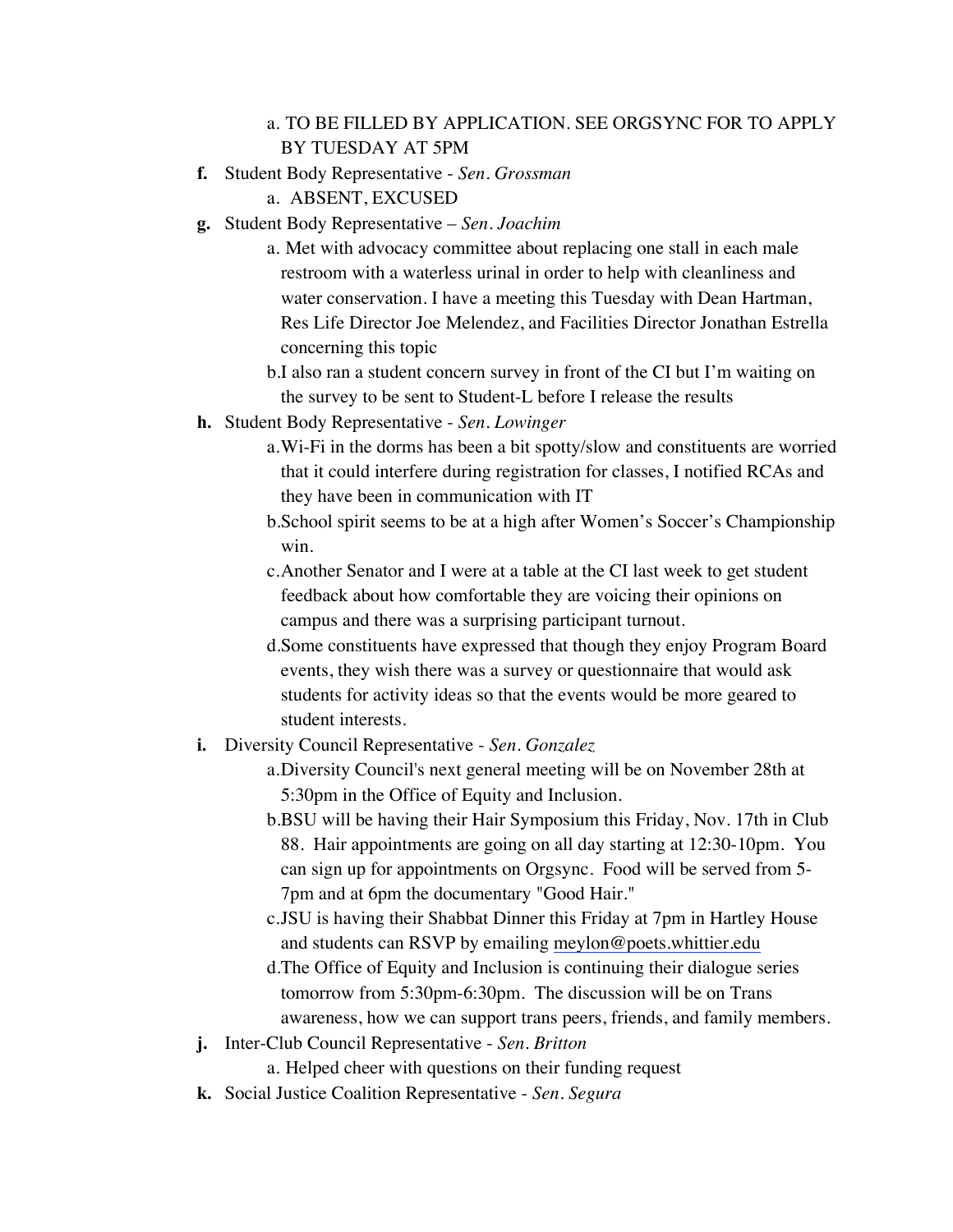- a.The Office of Equity and Inclusion will be hosting an event at the Office of Equity and Inclusion. The event is titled "Spilling the Tea on Diversity". Questions that will be discussed at the event are; What is Cis Privilege? How can you support trans\* family members, friends, or peers?
- b.Is there trans-phobia within the Queer community? We are in search of someone to take on Co-Finance Chair Position for the Social Justice Coalition. The form for the position is on the Social Justice Coalition OrgSync. The next Social Justice Coalition meeting is on November 30th, at the Dezember House from 5:30-6:30pm.
- **l.** Media Council Representative *Sen. Merino*
	- *a.* WCSN
		- *1.* Focus on YouTube channel
	- *b.*KPOET
		- *1.* First CD review got sent to the QC
		- *2.* Streaming 10-12 hours a day, shooting for 24
		- *3.* New logo!
		- *4.* Planning an event!
		- *5.* Working with VPS for a new collab space.
	- *c.* QCTV
		- *1.* Collaborating with QC on an article
	- *d.*QC
		- *1.* Collab with KPOET we got their first cd review which is unsure will run this week or after thanksgiving
		- *2.* SLC ramp being built
	- *e.*VPS
		- *1.* Filming advertisement for CEC
		- *2.* 5th dimension is coming to Campus and is looking for all media orgs to have their doors open to allow the 5th graders to see what it is like to be part of a media org in College. This Friday — 12:45- 1:45
- **m.** Poet Student Athlete Leadership Academy Male Rep- *Sen. Johnson* a. N/A
- **n.** Poet Student Athlete Leadership Academy Female Rep- *Sen. Olague*
	- a.7 Runners competed in the NCAA West Regionals for Cross Country this weekend. Julissa Tobias finished in fifth place and received a bid to the Nationals. GOOD LUCK JULISSA!
	- b.Volleyball concluded their season this weekend against Southwestern in the first round of the NCAA Tournament. They fell in four sets.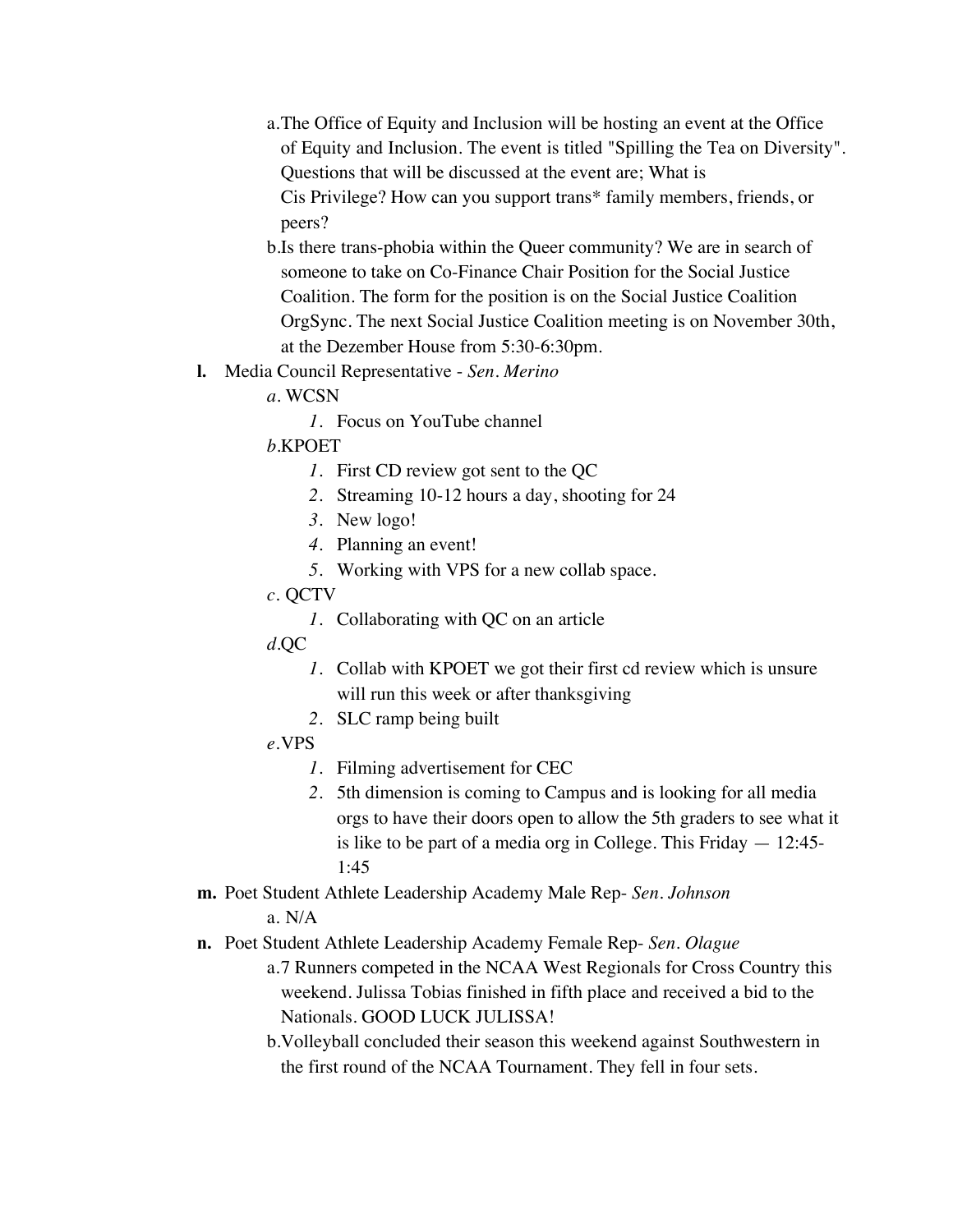- c.Soccer ended their season as well this weekend as they lost to Pacific Lutheran in the first round of the NCAA tournament. They were outshot 4-0.
- d.Swim and Dive competed against CMS and LaVerne this weekend, coming in second of the three. Rebecca Ayers placed first in the 3m Dive and in 3rd in the 1m Dive.
- **o.** Inter-Society Council Male Rep- *Sen. Sternberg*
	- a. Penns: Pie a Penn on Thursday in Campus Center from 11:30 PM to 1:30 PM
- **p.** Inter-Society Council Female Rep- *Sen. Bang-Guerin*
	- a. Athenians: Rush Nov 18th 3PM, RSVP
	- b.Ionians: BSU Hair event on Nov 17th, Community Service with Circle K Nov 17th all day, Maddie Pie'd at 1:30 on Friday
	- c.Palmers: Fundraiser Nov 14 from 5-8 PM at Blaze Pizza
	- d.Thalians: Rush Nov 19th, 10AM 3PM, meet at Wanberg Garden

#### **X. Committee Reports**

- **a.** Administrative –*Vice President Monreal*
	- a. Temporarily fill Senator Trout's position?
		- 1. Constitution, Article XII, Section C): the Senate may choose to fill the office temporarily while the procedures in section B of this article are being carried out. If so, the President with the 2/3 approval of the Senate will appoint someone to fill the position until a permanent replacement is chosen.
- **b.** (After appointed, the temporary replacement does not need to be approved)
- **c.** When Senator Trout comes back, she would be considered the "permanent replacement" that would be chosen.
- **d.** —> Yet she would still have to be formally appointed by Bryce and approved by two-thirds.
- **e.** The temporary office holder is not eligible to run in an election, but is eligible for a permanent appointment.
- **f.** The temporary office holder has all the rights, duties, and privileges of a permanent holder of that position.
- **g.** Budget- *Treasurer Conlon*
	- a.We funded \$1150 worth of request on Friday. \$1000 to KNS Club for their field trip and \$150 to the Franklin Society for their rush.
- **h.** Campus Relations- *Director Wells*

a.Meets on Friday's @ 1:30pm in the ASWC Senate Office.

b.Keep an eye out for "Senator of the Week" Monday posts on IG. Check out our fifth feature, Senator Victoria Gonzalez, Diversity Council Representative (BIRTHDAY - November 18th)!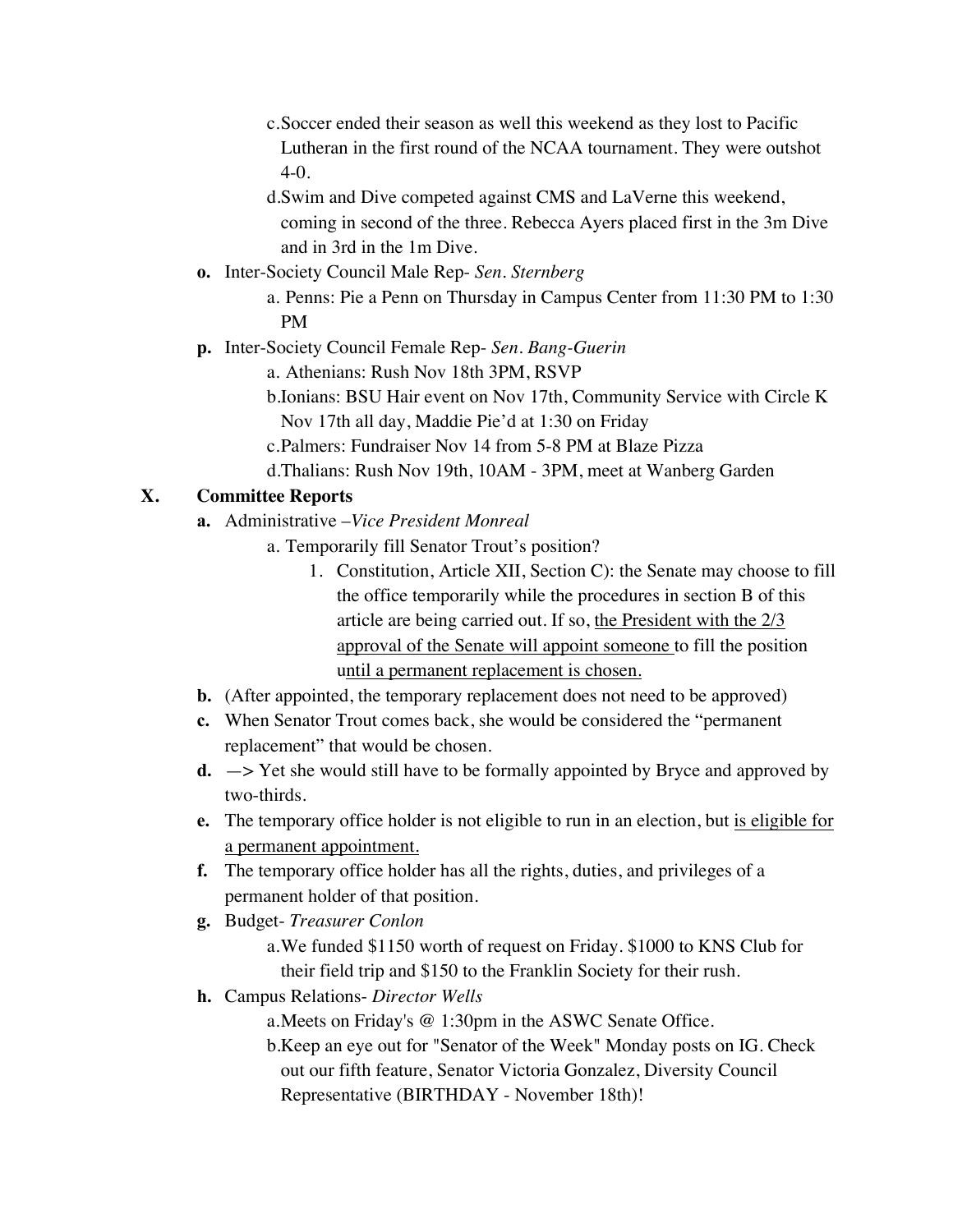- c.Senators, we have 1 open week for Senator of the week, 12/11 If you'd like to be featured during that week, text me and let me know!
- d.We are excited to collaborate with Elections Committee and identify a few campus-wide events we can attend to enhance the visibility of ASWC. Senators are working on compiling a list of events we can attend!
- e.Residential Hall Rep. Yitayew discussed and created a plan of action for addressing the missing TV's in the Residential Halls. - Students, stay tuned on the solution we reach with Campus Safety & Residential Life.
- f. We'd like to thank Amy Trinh for taking and editing our pictures for our IG posts, Office door, and Bulletin board that Senator's Yitayew and Gelinas are working SO hard on.
- g.Please check out the table for some ASWC giveaways!! We love you all!
- **i.** Elections- *Secretary Martin*
	- a. We are working with Campus Relations to better Senator presence on campus. Campus Relations will be creating a calendar with all events on campus and will be using those events to socialize our table with our student community and garner better participation with elections in the future
	- b. The application for Student Body Representative is live until tomorrow at 5pm
- **j.** Program Board *Director Zonni*
	- a.Had my weekly meeting with Program Board's E-Board
	- b.Program Board Chair meeting is on Tuesday's at 5
	- c.Held Office Hours Tuesday 3-5
	- d.n the process of planning and finalizing Program Board's November events
	- e.We sent 3 students to NACA in Reno, Nevada last weekend! We are excited to hear about their trip, learn about the valuable information they gained, and to see what fun events and vendors we have the opportunity to bring to campus!
- **k.** Advocacy- *President Scurr*
	- a.Sen. Britton present.
	- b.Sen. Grossman, Sen. Joachim absent
	- c.Student health and wellness concerns from my message earlier were discussed.
	- d.Heard back from Jonathan Estrella in Facilities, forwarded concern with flags to Sarah Dudley, Facilities Office Administrator. She has let us know flag placement is handled specifically through Facilities. This is possible through the Event Management System, but it is also more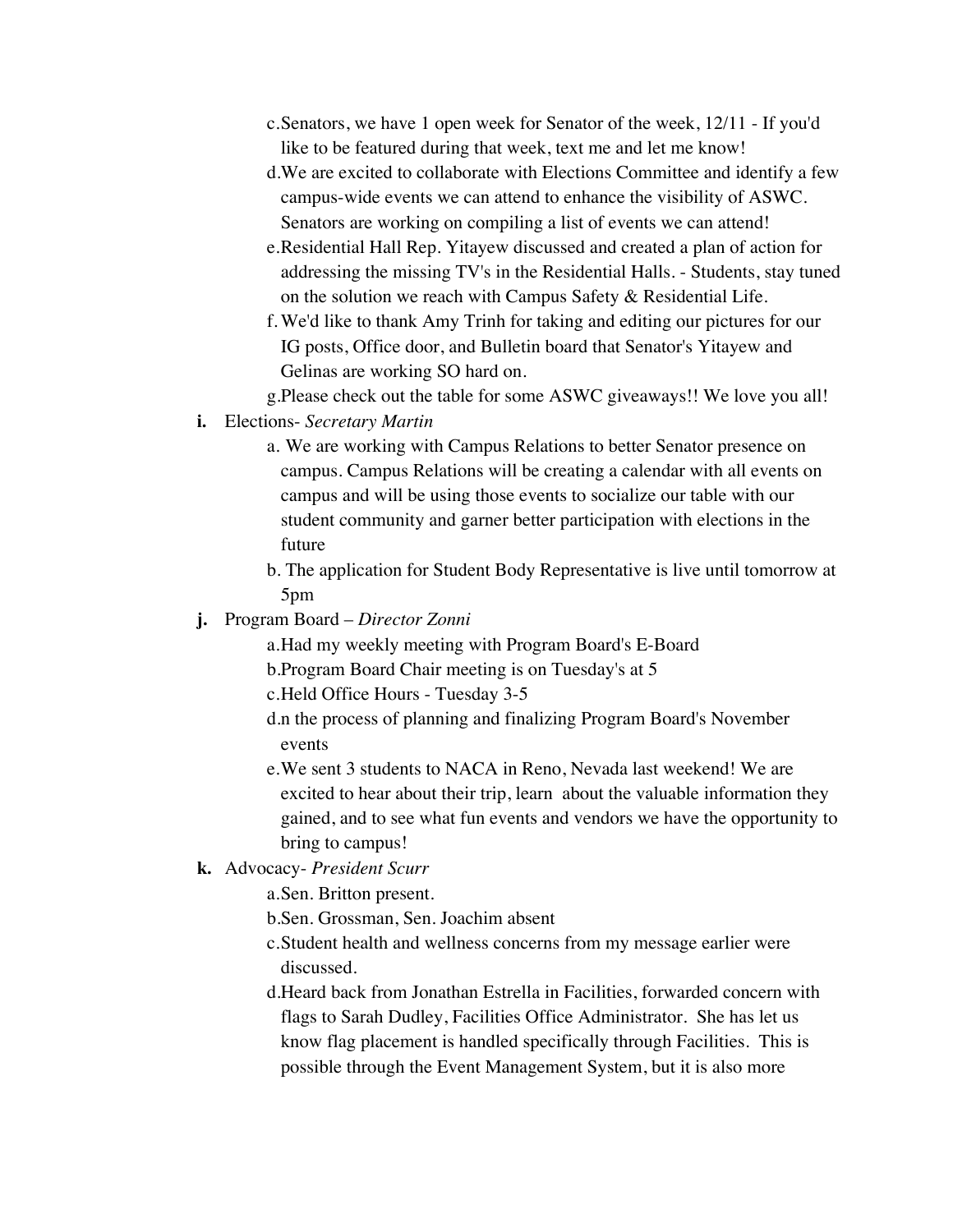efficient to contact her directly at 562-907-4261 or via email sdudley@whittier.edu.

- e.In regards to the test bank, we will be reaching out to DigLibArts about garnering support for the project and setting up a framework to provide this resource to students. The test bank, again, is an idea taken from other colleges/universities where tests are all gathered in one place for students to see.
- **l.** Culinary- *Director Wells*
	- a.Meets on Friday's @ 9:30am-10:00am in the ASWC Senate Office. b.Director Wells is still compiling the data from the "Dietary Needs" survey. Stay tuned!
- **m.** Student Feedback- *Sen. Olague* 
	- a. We will be hosting a Student Forum on Wednesday, 11/29 at 5:30 pm. Location TBA (next meeting) There will be fliers posted around school with more information.
- **n.** Student Finance *Treasurer Conlon*
	- a.We will be emailing the Mat-Lab department to set up a meeting to talk to them about their late fee policy in regards to electronic rentals. We also have been hearing concerns about paper time sheets being counted as late when they were turned in on time. We will be talking to HR.

## **o.** Environmental-*Rep. Bertelsen*

- a.I have established a time for environmental committee meetings for Thursdays at 5:30 pm.
- b.Senator Nick Segura and senator Aubrey Bang-Guerin are able to attend.
- c.I have emailed facilities director Jonathan Estrella asking him for a casual meeting to bridge the gap between students and facilities. I am awaiting his reply back.

## **XI. First Readings**

## **XII. Daily Calendar Considerations**

## **XIII. Miscellaneous**

**a. Temporary Appointment of Academic Affairs Chair**

## **b. Elections Code**

- a.Article 1, Section C reads: "Campaigning" shall be defined as any attempt to influence the preference of a voter for a candidate, through physical or mental persuasion"
	- **1.** Voted unanimously to remove "through physical or mental persuasion"
- b.Article 4, Section C reads: "All candidates may enlist the aid of supports in their campaign with an understanding that the candidates are to be held directly responsible for the actions of their campaign workers conduct, and